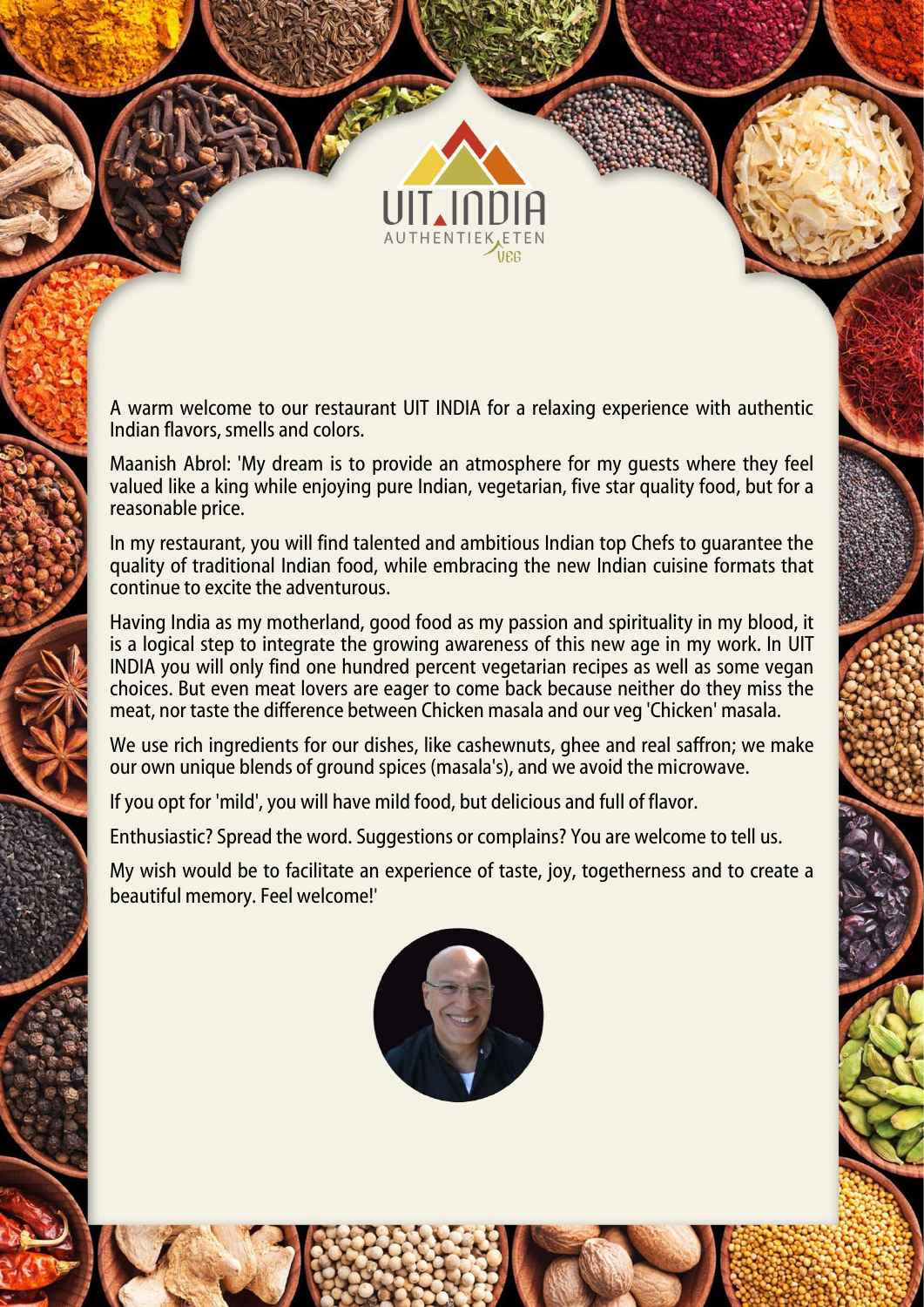

新

## THE EVENING

#### THE START

| 15. Tandoori stuffed mushrooms                                          | 10.00 |
|-------------------------------------------------------------------------|-------|
| An elegant appetizer! Stuffed mushrooms coated in tandoor-marination,   |       |
| stuffed with spinach, fresh cheese filling and Indian spices            |       |
| 16. Stuffed paneer pakora (UIT INDIA specialty) (V option)              | 10.00 |
| Batter fried paneer triangles stuffed with spinach, coriander and mint  |       |
| 18. Vegetable samosa (V option)                                         | 6.00  |
| Super crispy vegetable snack with a savory filling and homemade chutney |       |
| 19. Mixed pakora (V option)                                             | 6.00  |
| Popular fried snack of mixed vegetables with homemade chutney           |       |
| 20. Chat pata 'chicken' (UIT INDIA speciality)                          | 10.00 |
| Yummy vegetarian 'chicken' pieces (quorn) marinated in                  |       |
| Indian spices (your choice: mild, medium or spicy)                      |       |

21. Mulligatawny soup (V option) 7.50 A richly flavored soup, spiced with curry powder (your choice: mild, medium or spicy)

All dishes are vegetarian and  $V = v$ egan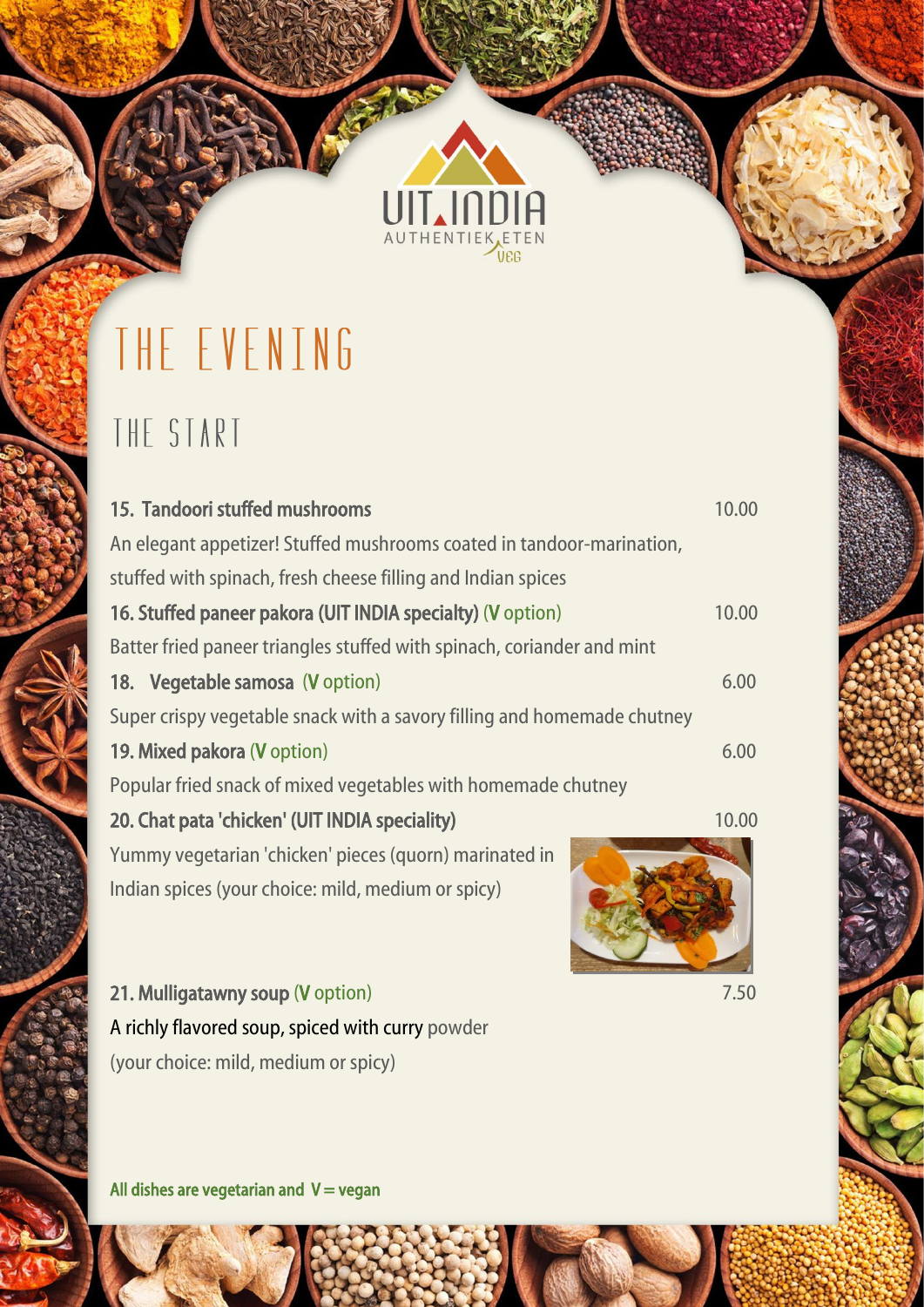

#### 22. Sheek 'kebab' 10.00

ļ

Í

I

i<br>Santa Contra de Santa Contra de Santa Contra de Santa Contra de Santa Contra de Santa Contra de Santa Contra d

Vegetarian 'minced lamb' (soya) shaped into cylinders on skewers and grilled in the tandoor oven.

#### **23. Himalayan secret soup 10.00 and 10.00 and 10.00 and 10.00 and 10.00 and 10.00 and 10.00 and 10.00 and 10.00**

A surprise soup based on a secret Himalayan recipe With refined mountain herbs (your choice: mild, medium or spicy)



#### 26. Tandoori aloo 9.00

Tandoori masala flavored crispy potato stuffed with a filling of fresh cheese, nuts and Indian herbs tenderized in tandoor oven



#### 27. Pahadi kebab (UIT INDIA speciality) 10.00

The king amongs appetizers! Delicious pieces of veg 'chicken' (soya) marinated in mint and other spices and tenderized with yogurt, grilled in tandoor oven



All dishes are vegetarian and  $V = v$ egan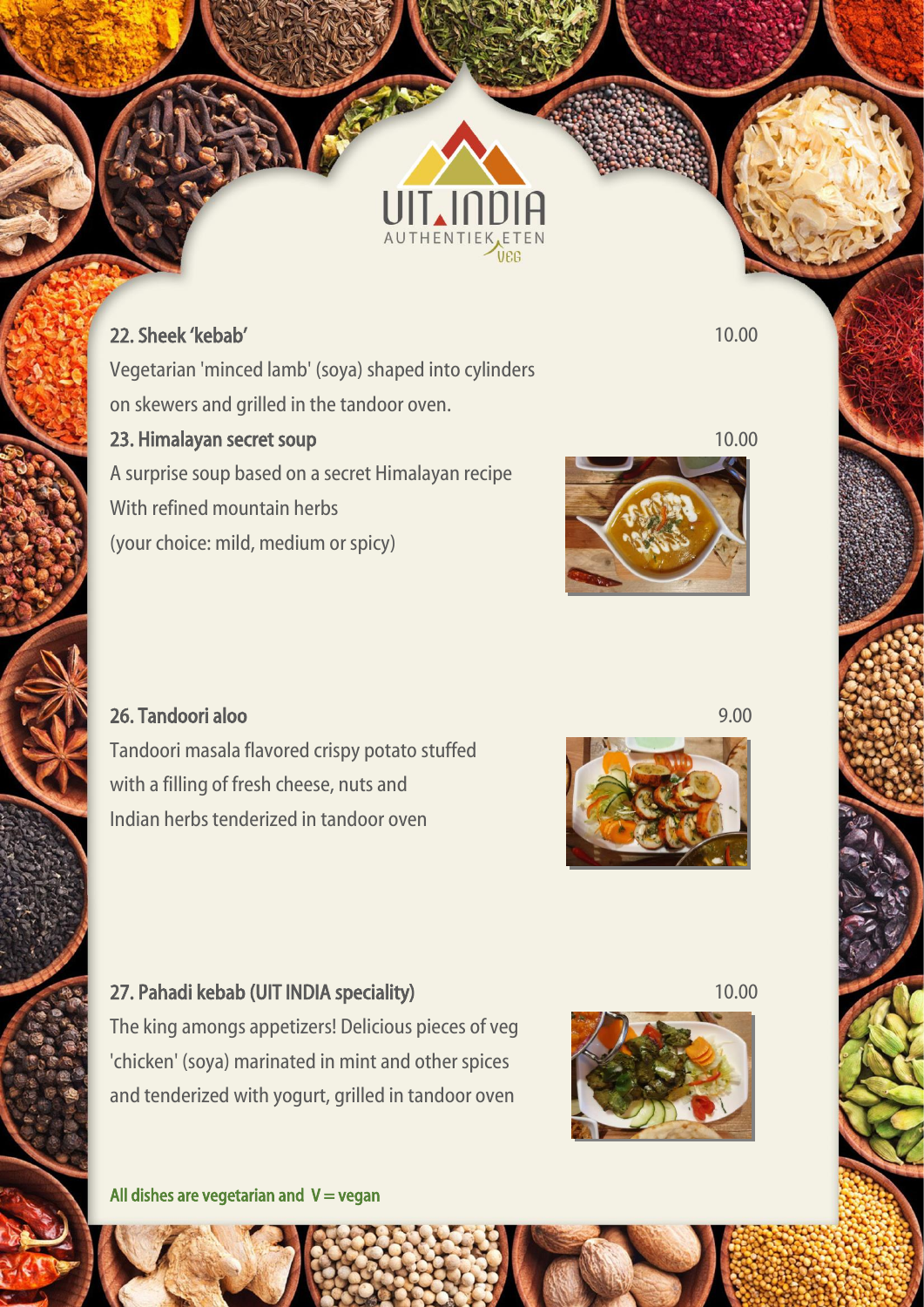## THE MAIN

faintly sweet, rich gravy

Our number one! Punjabi dish with veg 'chicken'

(quorn and soya) in a creamy, mildly tangy and

ļ



| 31. Palak paneer (V option)                                            | 16.00 |
|------------------------------------------------------------------------|-------|
| A popular Indian dish of Indian fresh cheese cubes with creamy spinach |       |
| 32. Butter 'Chicken'                                                   | 20.00 |
| Soft and mellow veg 'chicken' pieces (soya) cooked in spicy and        |       |
| rich Mughlai gravy with tomato, cashew nuts, milk, cream and butter    |       |
| 33. 'Nargisi kofta' fantasy (UIT INDIA specialiteit)                   | 20.00 |
| An exotic curry with crispy fried dumplings of vegetarian 'lamb' with  |       |
| Indian freshly ground spices                                           |       |
| 34. 'Chicken' masala (UIT INDIA specialty) (V option)                  | 20.00 |
| Veg 'chicken' (quorn) curry with Indian spice-mix                      |       |
| 35. Chana masala V                                                     | 16.00 |
| Popular Indian dish with chickpeas and Indian spice-mix                |       |

THENT

#### 36. Rajma masala V 16.50

A curry of dark red kidneybeans in a onions and tomatoes gravy with Indian spice-mix

all main dishes are served with aromatic Indian Basmati rice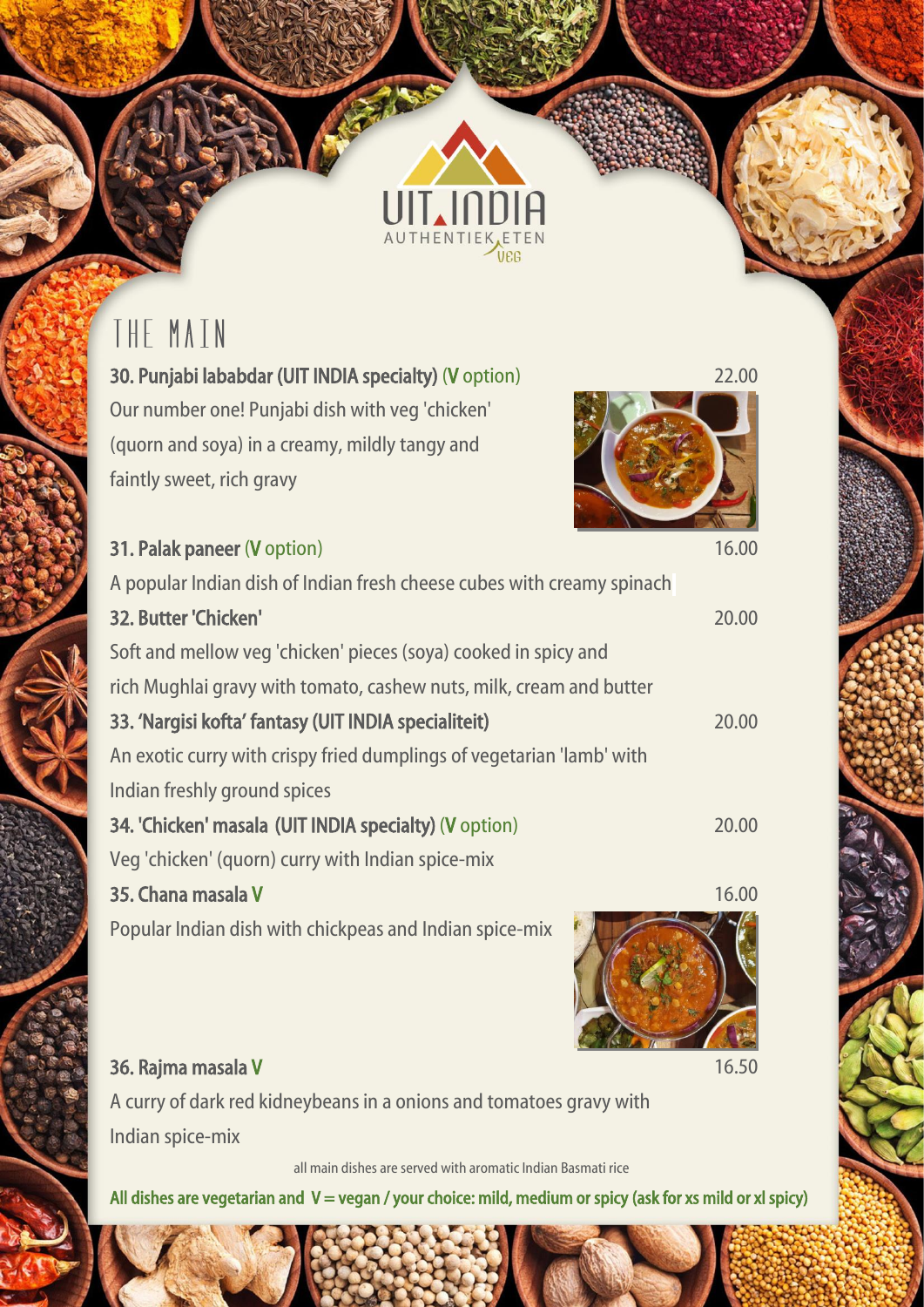

新

ļ

í

ļ

| 37. Daal tadka (V option)                                                     | 15.00 |
|-------------------------------------------------------------------------------|-------|
| Cooked lentils tempered with ghee-fried spices and herbs                      |       |
| 38. Murg diwani handi (Chef's signature) (V option)                           | 22.00 |
| Veg 'tandoori chicken' (soya) and a rich variety of mixed vegetables          |       |
| 40. Khumb do pyaza (V option)                                                 | 16.50 |
| Flavorful mushrooms cooked in aromatic spices in rich gravy.                  |       |
| 43. Mixed vegetable (V option)                                                | 16.50 |
| A favorite Indian vegetable curry                                             |       |
| 44. Aloo-gobhi V                                                              | 16.50 |
| Traditional Indian potato and cauliflower (gobhi) dish in masala sauce        |       |
| 45. Vegetable korma                                                           | 18.50 |
| A creamy, mildly sweat dish with cashew nuts,                                 |       |
| Vegetables, fruits and lotus-seed garnishing                                  |       |
|                                                                               |       |
| 46. Bhindi bhaji (V option)                                                   | 17.50 |
| The best and simplest Indian vegetable curry: palatable okra in masala sauce  |       |
| 49. Paneer tandoori tikka masala                                              | 18.50 |
| An Indian dish with chunks of roasted, marinated Indian fresh cheese (paneer) |       |
| in a spiced tomato-onion curry sauce                                          |       |
| 50. Keema matar                                                               | 18.00 |
| A delicious Indian vegetarian 'minced meat' and pea curry                     |       |

all main dishes are served with aromatic Indian Basmati rice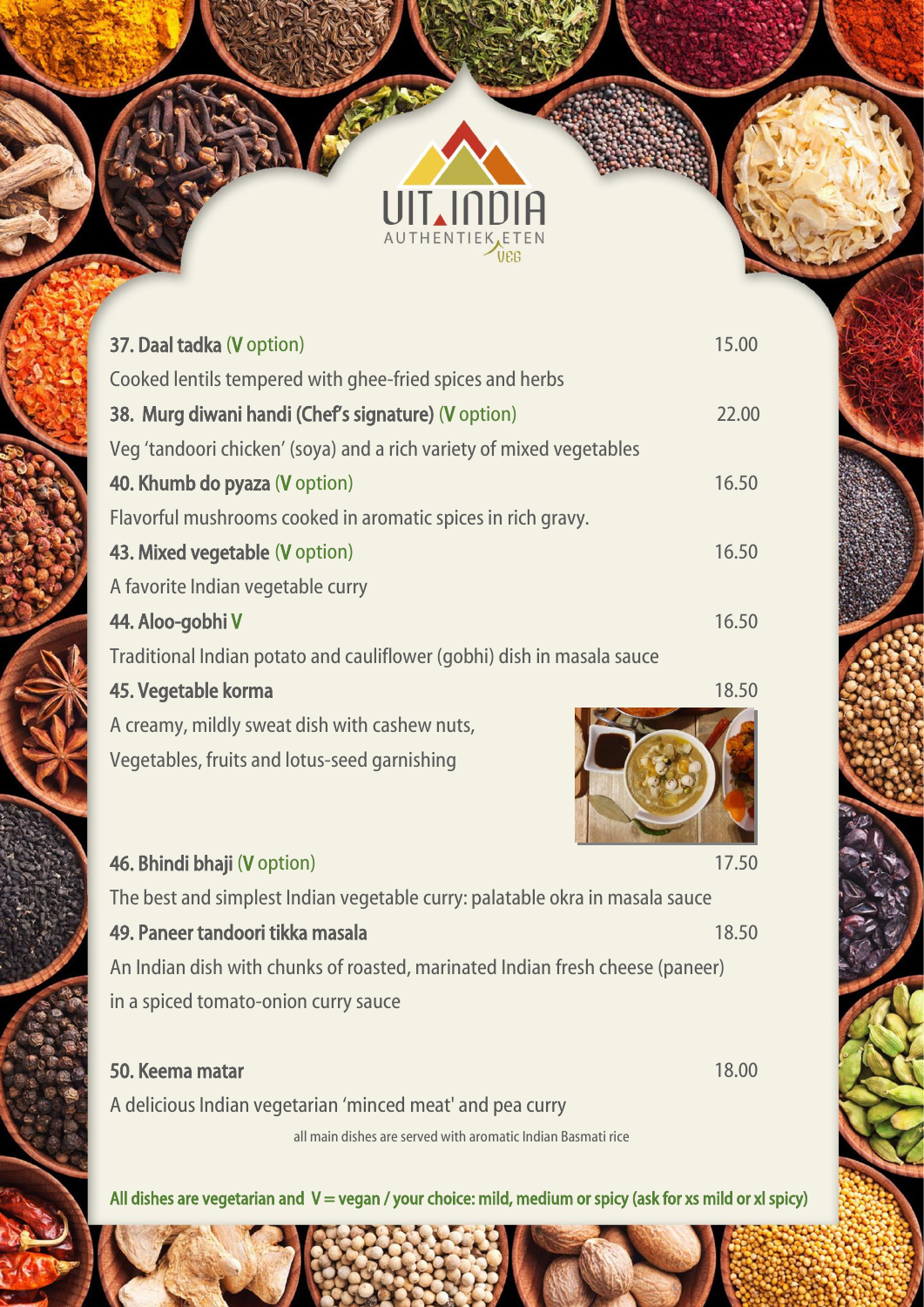# AUTHENTIEK ETEN

**READER** 

## THE RICE

ļ

i

ļ

ł

| 52. Subz biryani (V option)                                         | 17.50 |
|---------------------------------------------------------------------|-------|
| Vegetables-mix with aromatic Indian Basmati rice                    |       |
| 53. Murg Biryani                                                    | 20.00 |
| A rich saffron-rice dish with vegetarian, spicy marinated 'chicken' |       |
| pieces (quorn and soya)                                             |       |

#### THE WARM BREADS

| 57. Tandoori roti (V option)                                          | 3.00 |
|-----------------------------------------------------------------------|------|
| 58. Naan plain (V option)                                             | 3.50 |
| 59. Naan peshawari (stuffed with mango, nuts and coconut)             | 5.00 |
| 60. Naan garlic (V option)                                            | 4.50 |
| 62. Chili garlic naan (chilli pepper, capsicum and garlic) (V option) | 4.50 |

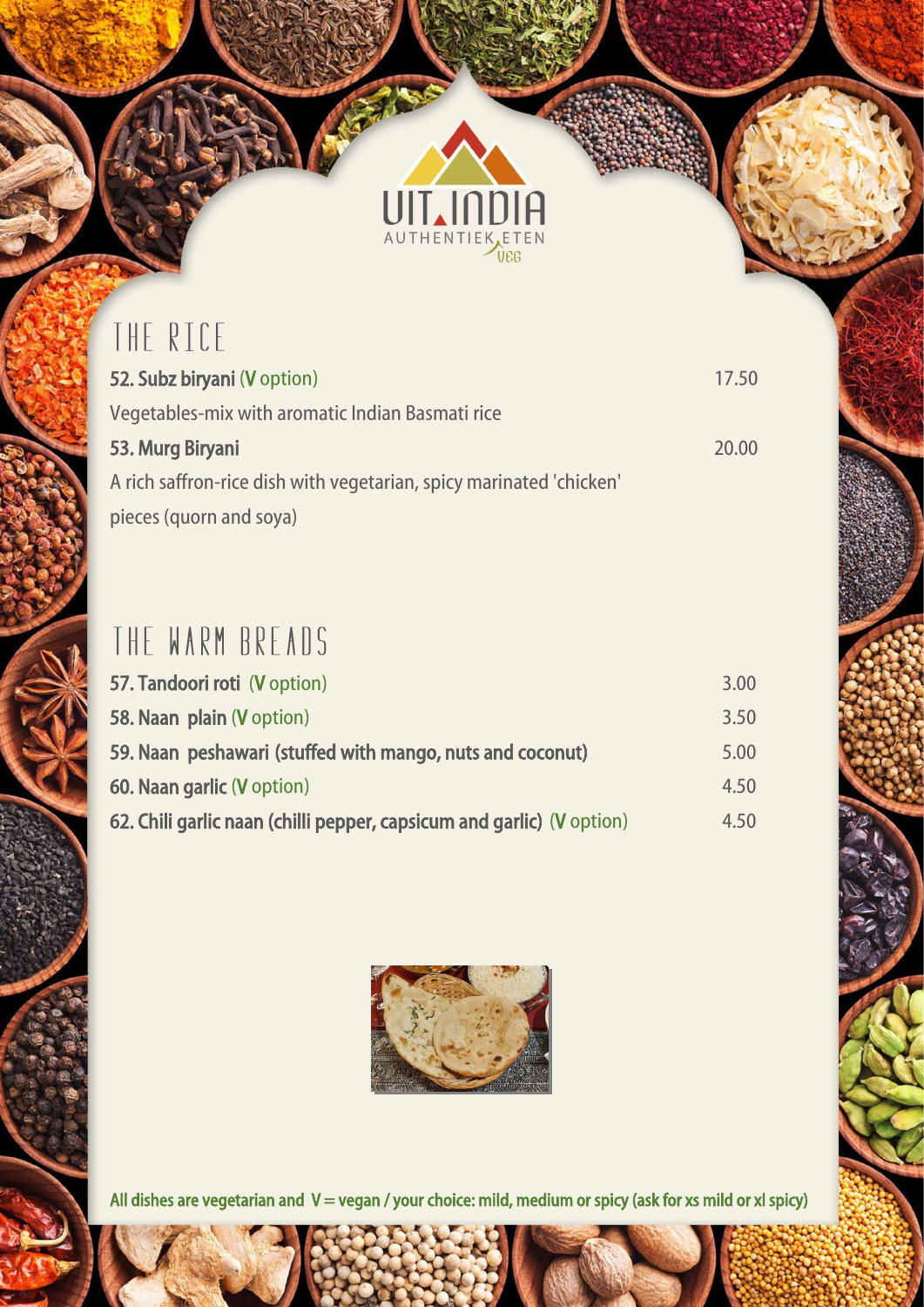

#### THE SIDEWALK

| 65. Kheera raita (yoghurt with cucumber and Indian spices)              | 4.50 |
|-------------------------------------------------------------------------|------|
| 66. Boondi raita (yoghurt with chickpeas flour balls and Indian spices) | 4.50 |

有

| 69. Mixed salad V                                                    | 4.50 |
|----------------------------------------------------------------------|------|
| Fresh lettuce with walnuts, variety of seeds and sweet date dressing |      |
| 70. Extra basmati rice                                               | 3.00 |
| 71. Extra papadum                                                    | 2.00 |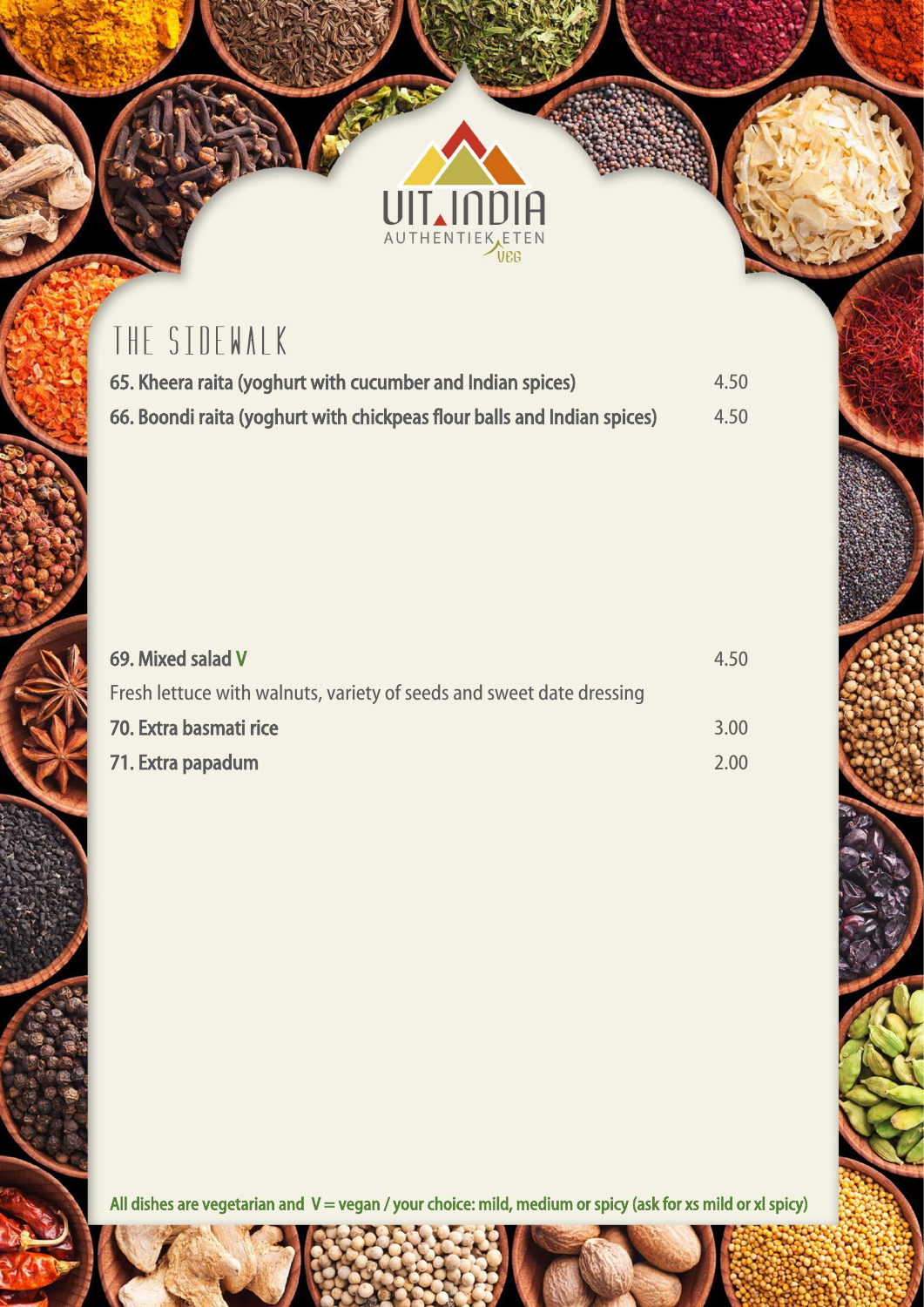

THE RES

### THE FINISH

ļ

Í

I

i<br>Samuel Sales

| 72. Gulab jamun                                                           | 7.00 |
|---------------------------------------------------------------------------|------|
| Dessert made from khoa (dense milk) and dipped in sugar syrup             |      |
| 74. Indian vegan kulfi (UIT INDIA specialty) V                            | 8.00 |
| Traditional homemade Indian vegan ice-cream with mango                    |      |
| and saffron                                                               |      |
| 75. Indian kulfi (UIT INDIA specialty)                                    | 7.50 |
| Traditional homemade Indian ice-cream (mango or pistache)                 |      |
| 76. Chocolate-cheesecake dream (UIT INDIA speciality)                     | 9.00 |
| Homemade yummy creamy chocolate cheesecake with coconut and               |      |
| mango.                                                                    |      |
| 77. Ice-cream fantasy                                                     | 9.00 |
| Ice surprise of a variety of the most delicious ice-cream specialties     |      |
| with whipped cream                                                        |      |
| 78. Vegan delight (UIT INDIA speciality) V                                | 8.00 |
| Homemade vegan pastry of the day with vegan whipped cream,                |      |
| Gluten-free and sugarfree                                                 |      |
| 79. Mini Vegan Choclate Carré (UIT INDIA speciality) V                    | 5.00 |
| Homemade mini vegan choclate treat with caramel-seasalt and biscuit base. |      |
| Gluten-free, low in sugar                                                 |      |

All dishes are vegetarian and  $V = v$ egan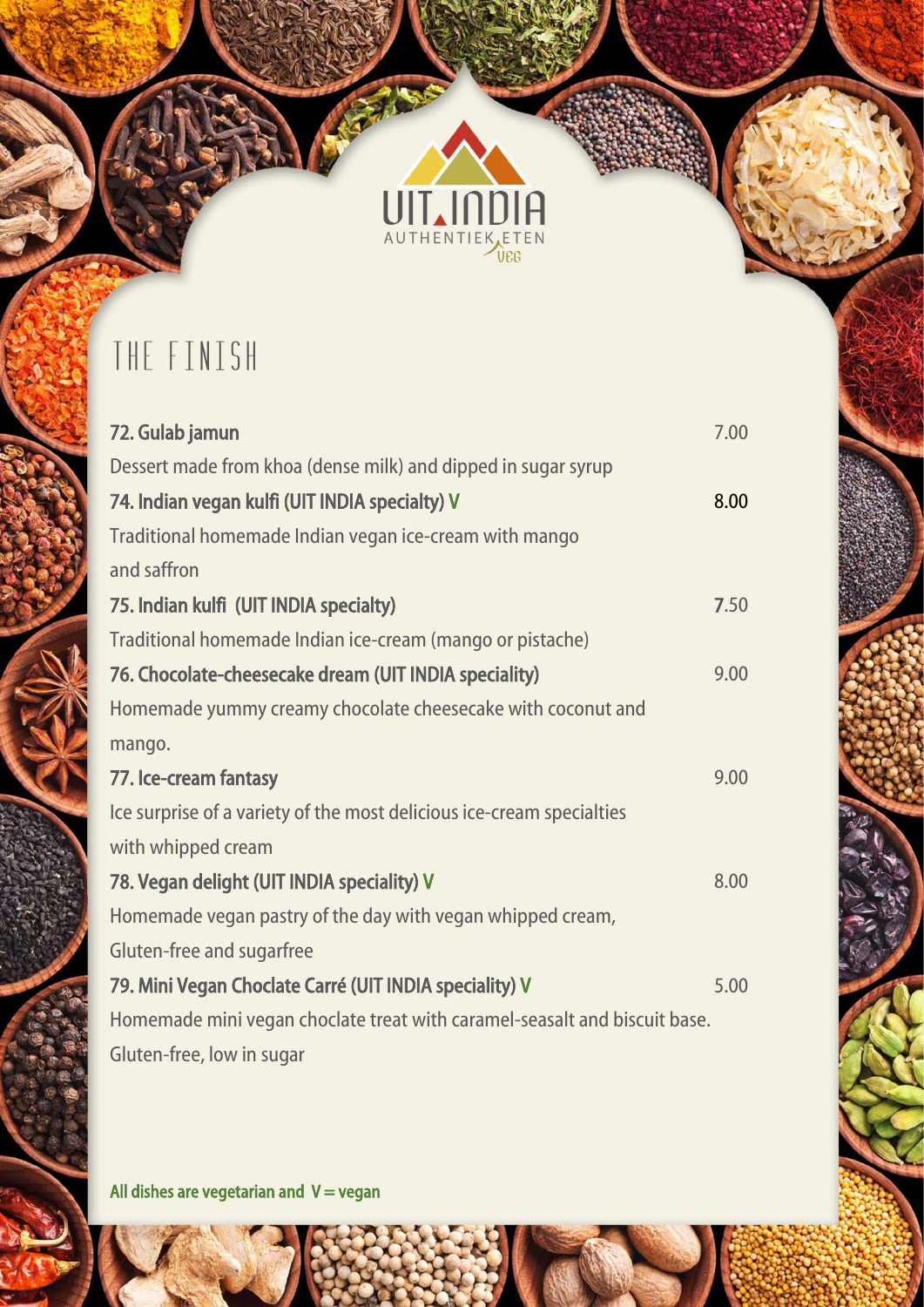

新闻

#### THE COFFEE AND TEA

| Chai (Indian tea with spices and milk)      | 3.50 |
|---------------------------------------------|------|
| Coffee                                      | 2.75 |
| Tea                                         | 3.00 |
| Coffee caffeine free                        | 3.00 |
| Cappuccino                                  | 3.00 |
| Cappuccino oat- or soya milk                | 4.00 |
| <b>Cafe Latte Macchiato</b>                 | 3.50 |
| <b>Espresso</b>                             | 3.00 |
| <b>Double Espresso</b>                      | 4.00 |
| Coffee with milk                            | 3.00 |
| Tea with ginger, fresh mint and lemon slice | 3.50 |
| Tea with ginger and fresh orange slice      | 3.50 |
| Fresh mint tea/fresh ginger tea             | 3.50 |
|                                             |      |

## THE AFTER DINNER DRINKS

| 8.50 |
|------|
| 8.50 |
| 8.50 |
| 8.50 |
|      |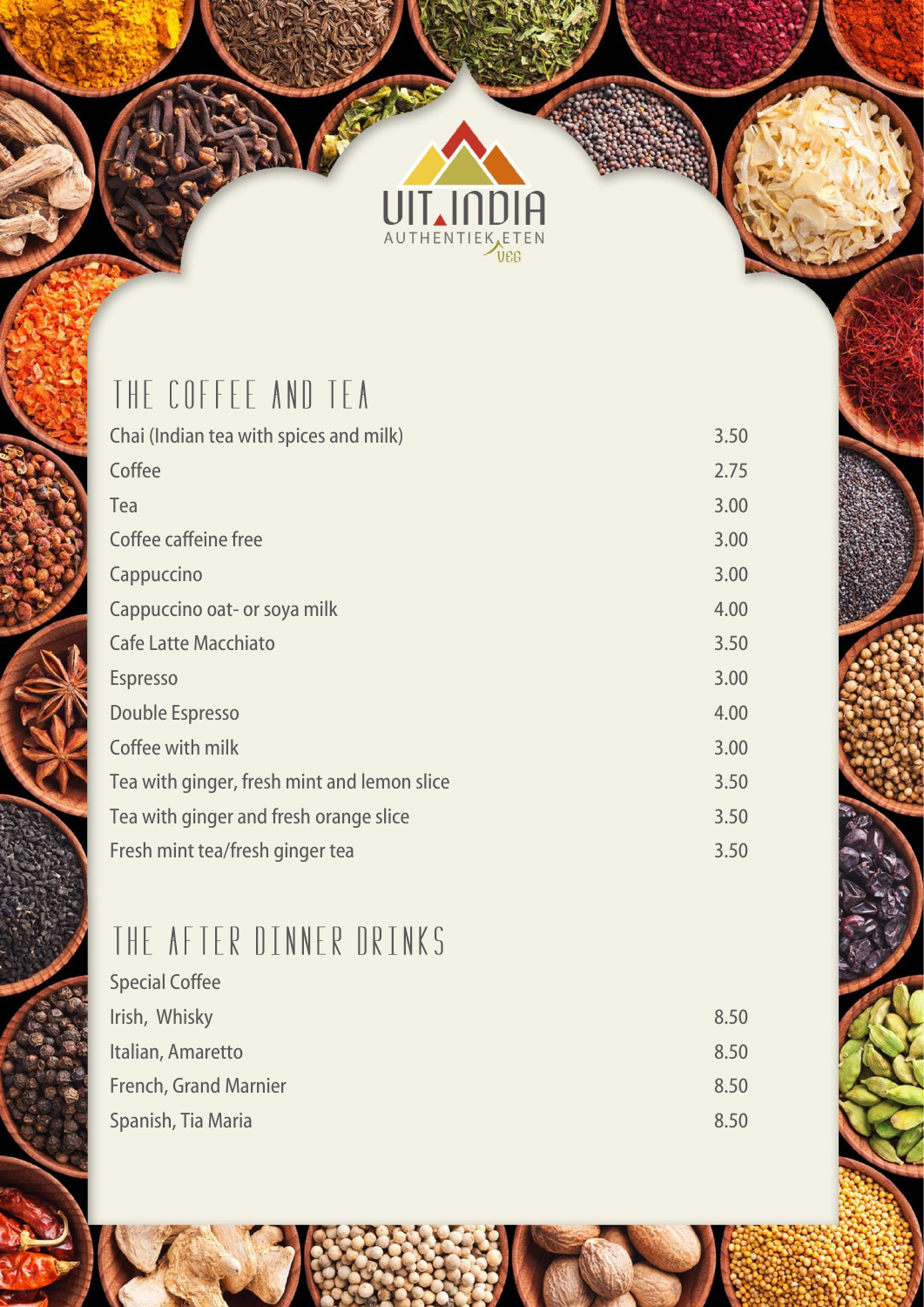

## THE DRINKS

## FIZZY DRINKS

| Lassi (mango)        | 3.50 |
|----------------------|------|
| Tonic                | 3.00 |
| Bitter Lemon         | 3.00 |
| Sprite               | 3.00 |
| Cassis               | 3.00 |
| Fanta                | 3.00 |
| Ginger Ale           | 3.00 |
| Coca Cola            | 3.00 |
| Coca Cola Zero Sugar | 3.00 |
| Ice Tea              | 3.00 |
| Ice Tea Green        | 3.00 |
| Mango Juice          | 4.00 |
| Guave Juice          | 4.00 |
| Rivella              | 3.00 |
| <b>Ginger Beer</b>   | 3.50 |
|                      |      |

## NATURAL

| Coconut Water 100% pure and bio   | 4.50 |
|-----------------------------------|------|
| Apple Juice (bio, no sugar)       | 4.50 |
| Orange Juice (bio, no sugar)      | 4.50 |
| Mineralwater (still or sparkling) | 3.00 |
| <b>Big Bottle Mineral water</b>   |      |
| (still or sparkling) 0,75L        | 5.00 |

#### DISTILLED

| Whiskey JW Black label      | 6.00 |
|-----------------------------|------|
| <b>Whiskey Jack Daniels</b> | 6.00 |
| Whiskey Dimple Scotch       | 6.00 |
| Chevas Regal                | 6.00 |
| <b>Bacardi</b>              | 5.50 |
| Wodka                       | 5.50 |
| Cognac Remi Martin Special  | 6.00 |
|                             |      |

#### **APERITIFS**

| Gin Tonic          | 8.00 |
|--------------------|------|
| LIOUOR             |      |
| Tia Maria          | 5.00 |
| Cointreau          | 5.00 |
| Amaretto Disaronno | 5.00 |
|                    |      |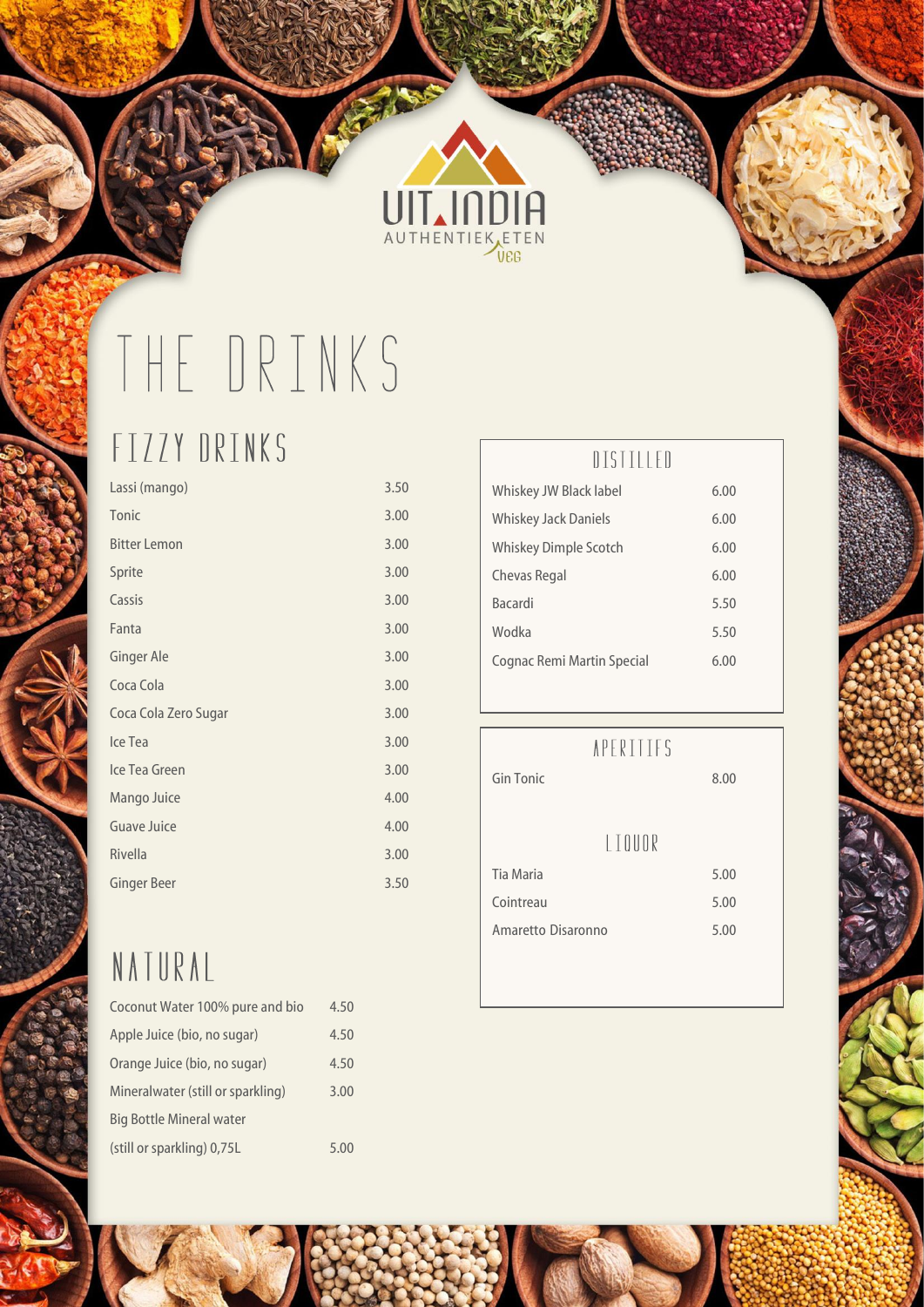

家

#### THE BEER

| Hertog Jan 25cl                        | 3.50              |
|----------------------------------------|-------------------|
| Leffe Blond 25cl                       | 5.00              |
| Indian beer Kingfisher 33cl            | 4.00              |
| Indian beer Cobra 33 cl                | 4.00              |
| Alcohol free beer 33 cl                | 4.00              |
| Erdinger white beer 50 cl              | 6.00              |
| <b>Special Beer of the Month</b>       | Ask for the price |
| King Cobra (Indian Special Beer) 75 cl | 12.00             |
|                                        |                   |

## THE WINE

|                                                   | Glass | <b>Bottle</b> |
|---------------------------------------------------|-------|---------------|
| WHITE                                             |       |               |
| Housewine White (light, freshly bright, fruity)   | 5.25  | 25.00         |
| Chardonnay (full bodied, soft, character)         | 5.25  | 25.00         |
| RFD                                               |       |               |
| Housewine Red (light, freshly bright, fruity)     | 5.25  | 25.00         |
| <b>Merlot</b> (elegant, supple, fruity)           | 5.25  | 25.00         |
| <b>Z1n:</b> (cedarwood, full bodied, light sweet) |       | 37.50         |
| Mara: (full bodied, soft, cherries)               |       | 45.00         |
| ROSE                                              |       |               |
| Housewine Rosé (light, freshly bright, fruity)    | 5.25  | 25.00         |
| <b>Saint Roche: (fruity, light, fresh)</b>        |       | 30.00         |
|                                                   |       |               |